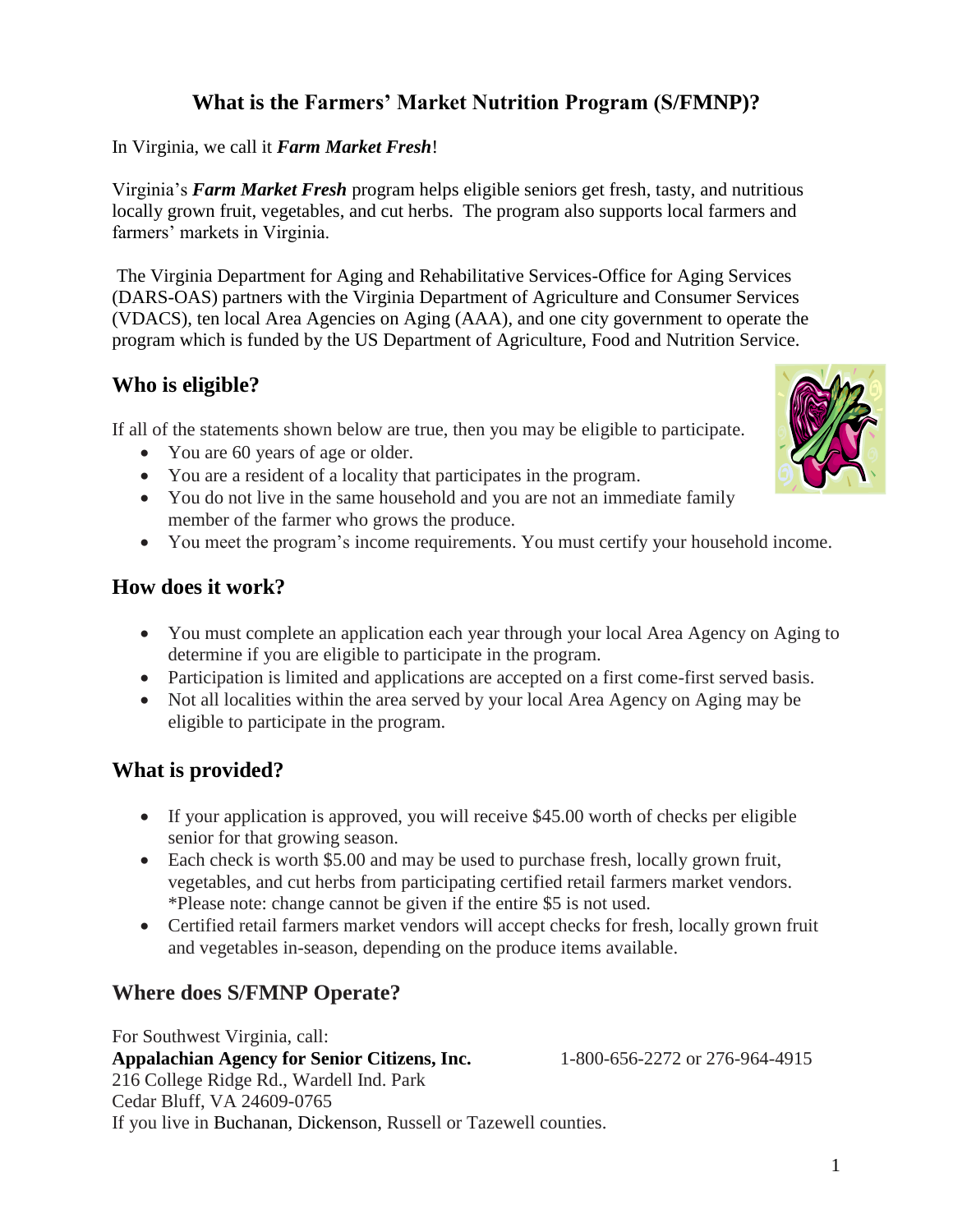| <b>District Three Senior Services</b><br>4453 Lee Highway,<br>Marion, VA 24354-4269                                                                                                                                                           | 1-800-541-0933 or 276-783-8157<br>Dedicated line applications: 1-866-820-2646 |                              |
|-----------------------------------------------------------------------------------------------------------------------------------------------------------------------------------------------------------------------------------------------|-------------------------------------------------------------------------------|------------------------------|
| If you live in Bland, Carroll, Grayson, Smyth, Washington, or Wythe counties, or the cities of<br><b>Bristol or Galax.</b>                                                                                                                    |                                                                               |                              |
| <b>Mountain Empire Older Citizens, Inc.</b><br>1501 3rd Avenue East<br>Big Stone Gap, VA 24219-0888<br>If you live in Wise County or the City of Norton                                                                                       | 1-800-252-6362 or 276-523-4202                                                |                              |
| For Arlington County, call:<br><b>Arlington Agency on Aging</b><br>3033 Wilson Blvd., Suite 700-B<br>Arlington, VA 22201                                                                                                                      |                                                                               | 703-228-1700                 |
| For Southeastern Virginia, call:<br><b>Senior Services of Southeastern Virginia</b><br>2551 Eltham Avenue, Suite Q<br>Norfolk, VA 23513<br>If you live in Isle of Wight or Southampton counties, or the cities of Chesapeake, Franklin,       | Dedicated line information:                                                   | 757-461-9481<br>757-963-9231 |
| Norfolk, Portsmouth, Suffolk, or Virginia Beach.                                                                                                                                                                                              |                                                                               |                              |
| <b>City of Emporia</b><br>201 South Main Street<br>Emporia, Virginia 23847<br>If you live in Emporia or Greensville County                                                                                                                    |                                                                               | 434-634-3332                 |
| For Eastern Shore of Virginia, call:<br><b>Eastern Shore Area Agency on Aging</b><br><b>Community Action Agency, Inc.</b><br>5432-A Bayside Road<br>Exmore, VA 23350                                                                          | 757-442-9652 or 1-800-452-5977                                                |                              |
| For Shenandoah Valley, call:<br><b>Valley Program for Aging Services, Inc.</b><br>325 Pine Avenue<br>Waynesboro, VA 22980-0603<br>If you live in Augusta, Rockbridge, or Rockingham counties or the cities within.                            | 1-800-868-8727 or 540-949-7141                                                |                              |
| For Southside Virginia, call:<br>Southern Area Agency on Aging, Inc.<br>204 Cleveland Avenue<br>Martinsville, VA 24112-3715<br>If you live in Patrick, Henry, Franklin, or Pittsylvania Counties or the cities of Danville or<br>Martinsville | 1-800-468-4571 or 276-632-6442                                                |                              |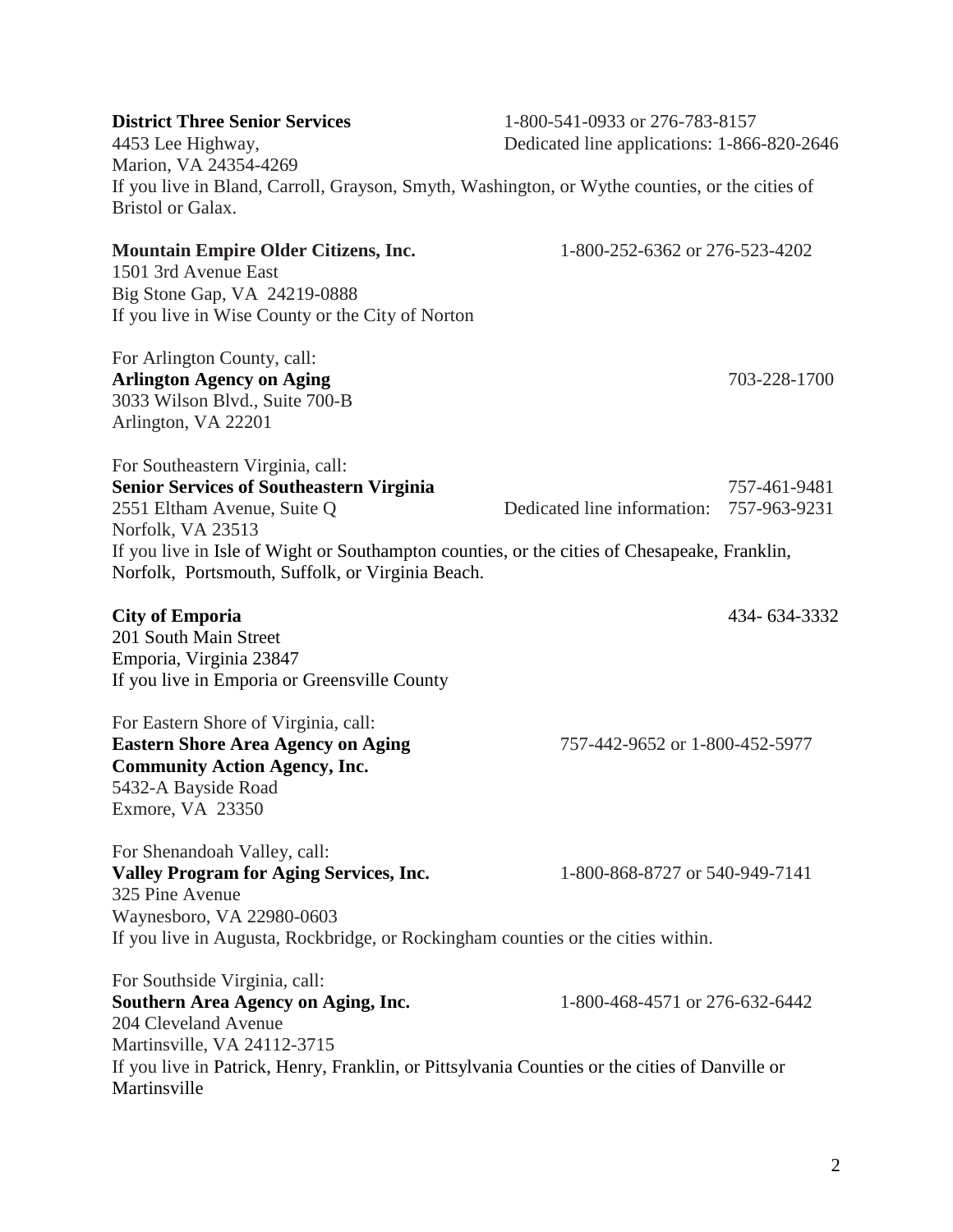3

**Lake Country Area Agency on Aging** 1-800-252-4464 or 434-447-7661

1105 West Danville Street

South Hill, VA 23970-3501 If you live in South Boston or Halifax County

**Piedmont Senior Resources Area Agency on Aging** 1-800-995-6918 or 434-767-5588

5539 Colonial Trail Highway Burkeville, VA 23922 If you live in Farmville, Blackstone or Prince Edward County

#### **Central Virginia Alliance for Community Living** 434-385-9070

501 12th Street, Lynchburg, VA 24504 If you live in the City of Lynchburg

# **What's in season?**

*Farm Market Fresh* checks are issued for the summer growing season and usually must be spent during the months of June through November, depending on availability of produce.

Checks are used only for typical fruit and vegetables that grow in Virginia and may be found at Virginia's retail farmer's markets in a normal season, such as those listed below. The varieties, volume, and quality of available produce may vary depending on the weather and other factors.

| <b>VEGETABLES</b> | Pumpkins            | Cantaloupe           |
|-------------------|---------------------|----------------------|
| <b>Broccoli</b>   | Potatoes            | Nectarines           |
| Cabbage           | Spinach             | Peaches              |
| Cucumbers         | Squash              | Pears                |
| Eggplant          | Sweet corn          | Strawberries         |
| Greens            | Sweet potatoes      | Tomatoes             |
| Green beans       |                     | Watermelons          |
| Green peppers     | <b>FRUIT</b>        |                      |
| Lima beans        | Apples              | <b>OTHER PRODUCE</b> |
| <b>Mushrooms</b>  | <b>Blackberries</b> | Fresh cut herbs      |

#### **ITEMS NOT ELIGIBLE**

Items that you may NOT purchase with the SFMNP checks include:

- produce that is not locally grown such as oranges, bananas, and pineapples
- processed foods such as honey, maple syrup, cider, nuts, meat, bread, and cheese
- non-food items such as flowers and plants are NOT eligible
- dried herbs and teas